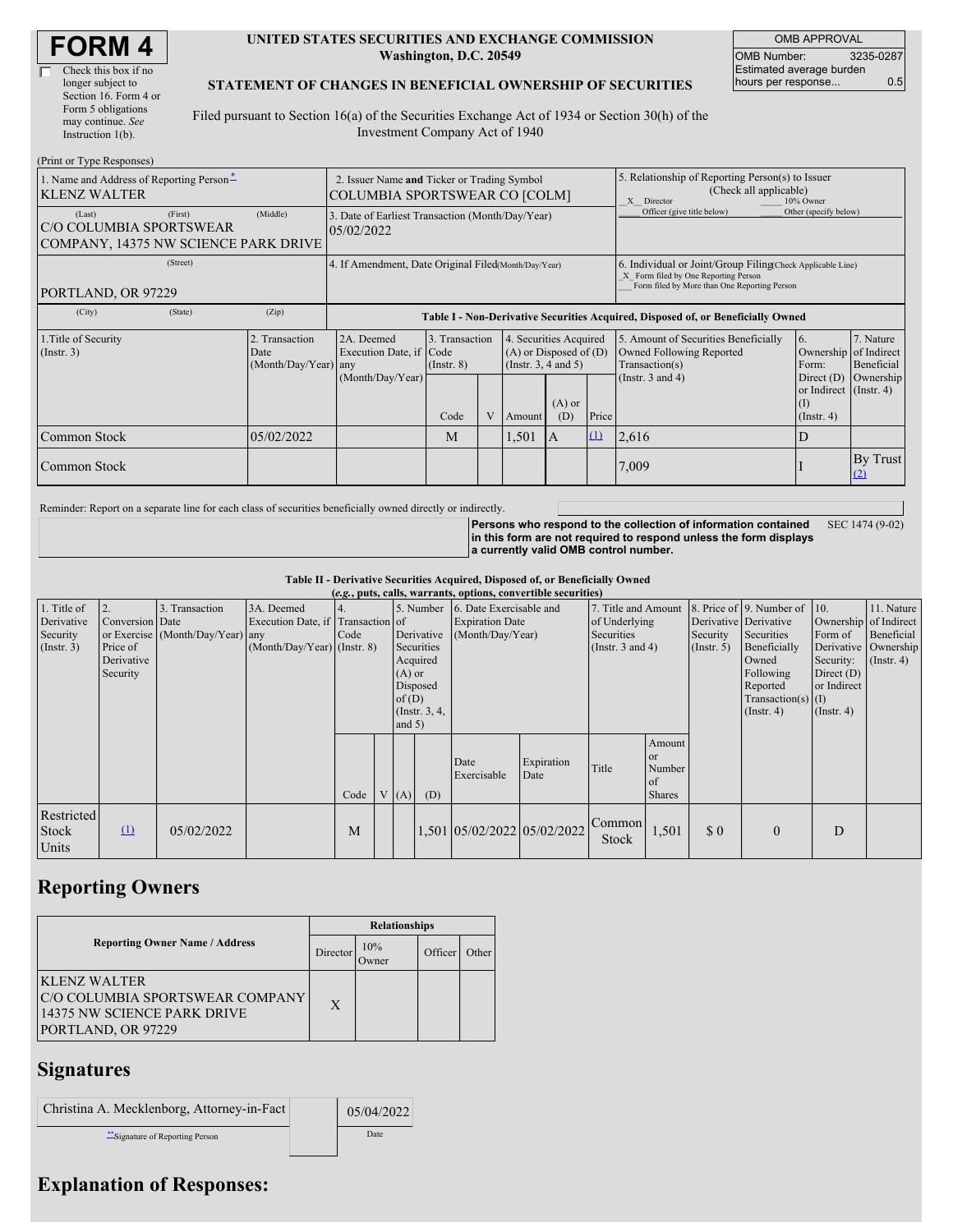- **\*** If the form is filed by more than one reporting person,*see* Instruction 4(b)(v).
- **\*\*** Intentional misstatements or omissions of facts constitute Federal Criminal Violations. *See* 18 U.S.C. 1001 and 15 U.S.C. 78ff(a).
- **( 1)** Restricted stock units convert to common stock on a one-for-one basis.
- **( 2)** Revocable trust, for which the reporting person and his wife share voting and investment power.

Note: File three copies of this Form, one of which must be manually signed. If space is insufficient, *see* Instruction 6 for procedure.

Potential persons who are to respond to the collection of information contained in this form are not required to respond unless the form displays a currently valid OMB number.